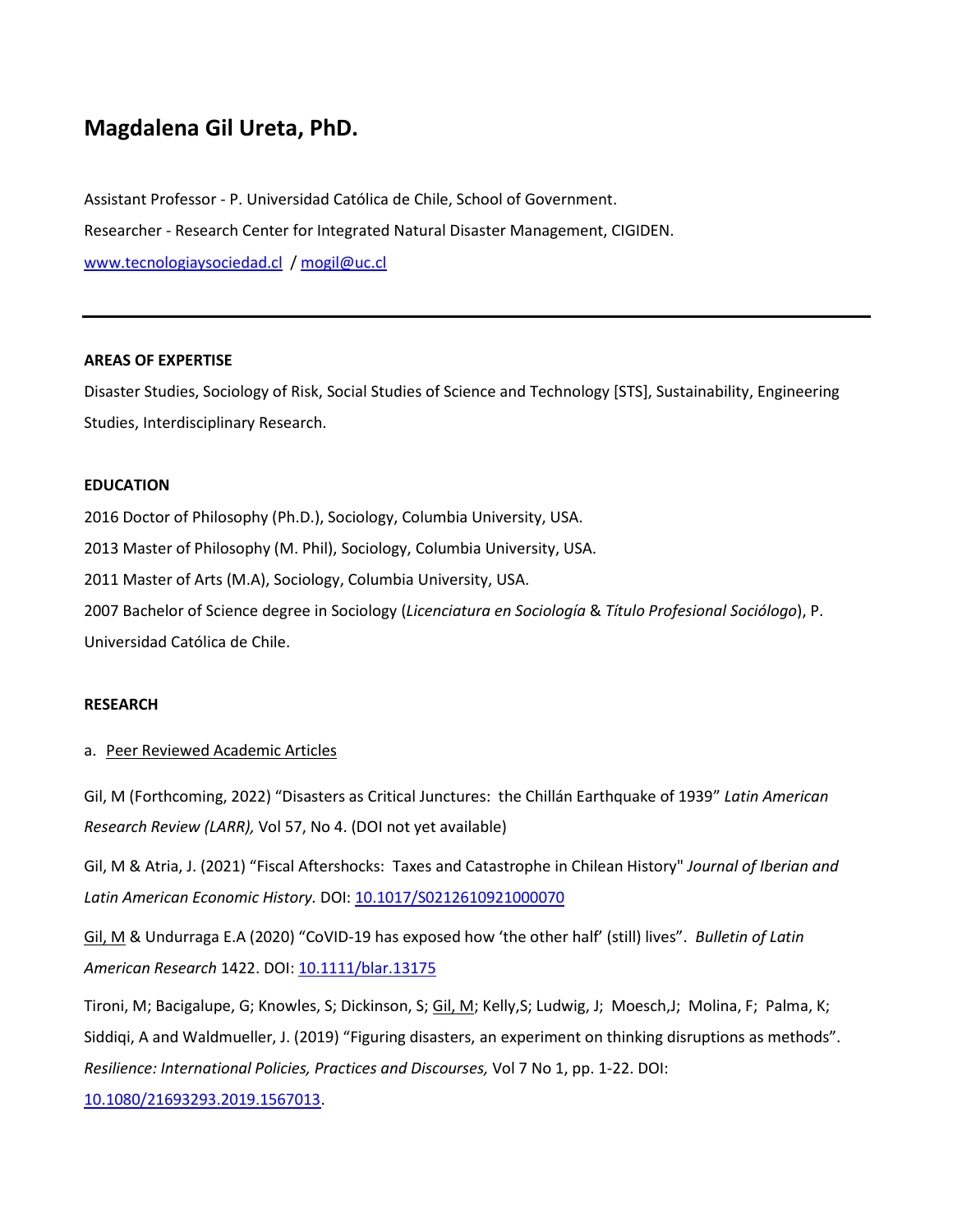Gil, Magdalena (2017) "The reconstruction of Valparaíso's urban value after the 1906 earthquake," *ARQ 97*, pp. 78-89. DOI[: 10.4067/S0717-69962017000300078](https://scielo.conicyt.cl/scielo.php?script=sci_abstract&pid=S0717-69962017000300078&lng=en&nrm=iso&tlng=es)

Gil, M (2017) "God or Nature? Disasters and Modernity from Lisbon to Valparaiso." *International Journal of Mass Emergencies and Disasters (IJMED)*, Vol. 35, No. 3, pp. 120-141.<http://ijmed.org/articles/729/>

Gil, M (2016) "Exhibiting the Nation: Indigenousness in Chile's National Museums." *Museum & Society* Vol. 14, No. 2, pp. 82-97[. https://journals.le.ac.uk/ojs1/index.php/mas/article/view/627](https://journals.le.ac.uk/ojs1/index.php/mas/article/view/627)

#### b. Book Chapters

Gil, M & Undurraga E.A (Forthcoming, 2022) "Living the Modern Dream: Quantification and Modelling during the COVID-19 pandemic in Chile". In Jens Zinn & Patrick Brown (eds.) "COVID19 across 5 continents – Social Challenges, Responses and Consequences." Chapter 8. London: Palgrave-McMillan

Gil, M & Atria, J. (2021) "¿Patriotismo Fiscal? Reformas y Narrativas en el Chile post-catástrofes (1939-1960- 2010)." In Atria, J & C. Otero, *Impuestos, Pacto Fiscal y Desarrollo en Chile*. Santiago de Chile: Fondo de Cultura Económica.

de la Llera, J.C; Rivera, F; Gil, M; Schwarzhaupt, U. (2018) "Gran Laboratorio de Resiliencia Frente a Desastres de Origen Natural" (Chapter) in Larraín, F (ed) *Laboratorios Naturales para Chile. Ciencia e innovación con ventaja.*  Ediciones UC, Santiago de Chile.

Machado, F & Gil, M (2012) "Lo Sostenible desde lo Responsable: Teoría de Sistemas y Responsabilidad Social de la Empresa." in H. Cardenas, A. Mascareno & A. Urquiza (eds) *Niklas Luhmann y el Legado Universalista de su Teoría*. Ril Editores: Santiago, Chile.

#### c. Other Relevant Publications

Gil, M., Harnecker, B., Lacambra, S., Miranda, D., Osorio, C., Torres, Ana M., Visconti, E. (agosto de 2021). "Protección Financiera para la Resiliencia Fiscal. Informe Técnico N°1 – iGOPP Chile 2020." Instituto para la Resiliencia ante Desastres (Chile) en conjunto con Banco Interamericano de Desarrollo (Washington, D.C.). Gil, M., Harnecker, B., Lacambra, S., Miranda, D., Osorio, C., Torres, Ana M., Visconti, E. (agosto de 2021). "Gobernanza del Riesgo de Desastres a Nivel Local. Informe Técnico N°2 – iGOPP Chile 2020." Instituto para la Resiliencia ante Desastres (Chile) en conjunto con Banco Interamericano de Desarrollo (Washington, D.C.).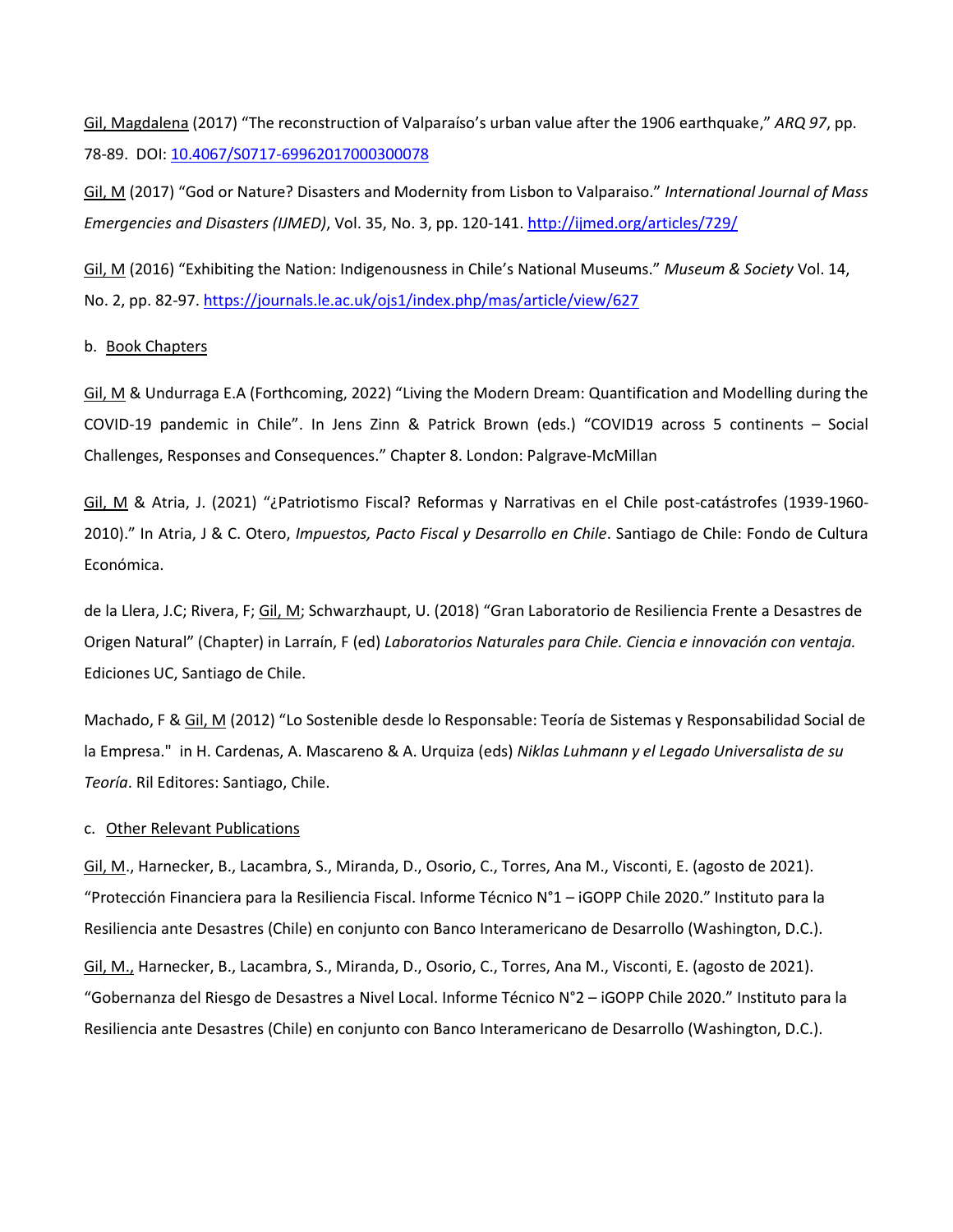Gil, M., Harnecker, B., Lacambra, S., Miranda, D., Osorio, C., Torres, Ana M., Visconti, E. (agosto de 2021). "Gobernanza del Riesgo y Recursos Hídricos. Informe Técnico N°3 – iGOPP Chile 2020." Instituto para la Resiliencia ante Desastres (Chile) en conjunto con Banco Interamericano de Desarrollo (Washington, D.C.). Gil, M., Harnecker, B., Lacambra, S., Miranda, D., Osorio, C., Torres, Ana M., Visconti, E. (agosto de 2021). "Identificación del Riesgo de Desastres. Informe Técnico N°3 – iGOPP Chile 2020." Instituto para la Resiliencia ante Desastres (Chile) en conjunto con Banco Interamericano de Desarrollo (Washington, D.C.). Valenzuela, Loreto; Cortés, María José; Farías, Valeria; Torrejón, Marcela; Gil, Magdalena; Arancibia, Gloria (2019). "Ingeniería UC: Mujeres impactando en el mundo" in Giordano, R & Paez, A (ed) *Matilda y las mujeres en ingeniería en América Latina*. Edited by CONFEDI and LACCEI, p. 129-134.<https://confedi.org.ar/matilda/> Hilliger, I; Gil, M; Perez-San Agustín, M; Valenzuela, L; de la Llera, J.C. (2018) "Mujeres en Ingeniería: El Caso de Ingeniería UC". *Revista Chilena de Ingeniería*. Instituto de Ingenieros de Chile. No 485: 111-115 Gil, M (2017) "Rethinking Disasters as Events," *CUADERNOS ISUC* Vol 2, N 2, pp. 2-15. de la Llera, J. C.; Rivera, F.; Gil, M.; Santa María, H.; Cienfuegos, R. (2017) "Infraestructura Resiliente: Lecciones del caso chileno" *Integration & Trade Journal* (ECLAC): Volume 21: No. 41, pp. 303-315.

Machado, Felipe & Gil, M. (2010) "Donación Empresarial: de la Filantropía a la Inversión Social"; *Perspectivas*. N 9. CEES UC. ISSN 0718-4468 Santiago, Chile.

#### **TEACHING EXPERIENCE**

2021- Today Assistant Professor - P. Universidad Católica de Chile, School of Government

[ING0907-1:](https://cursos.canvas.uc.cl/courses/28902) Heatwaves: Constructing a Social Problem [Undergraduate Research Practicum] GOB3010: Science, Technology and Public Policy. School of Government. P. Universidad Católica de Chile, with Professor Eduardo Undurraga [Graduate Level]

2016- 2020 - Professor (Adjunct) - P. Universidad Católica de Chile, School of Engineering.

ING2020: Technology and Society. School of Engineering. P. Universidad Católica de Chile. GOB3010: Science, Technology and Public Policy. School of Government. P. Universidad Católica de Chile, with Professor Eduardo Undurraga [Graduate Level]

2016-2018 - Professor (Adjunct) P. Universidad Católica de Chile, Institute of Sociology.

SOL3079: Historical Sociology: Analysis and Methods [Graduate Level]

SOL100: Sociological Paradigms

SOL102: Formation and Development of Modern Society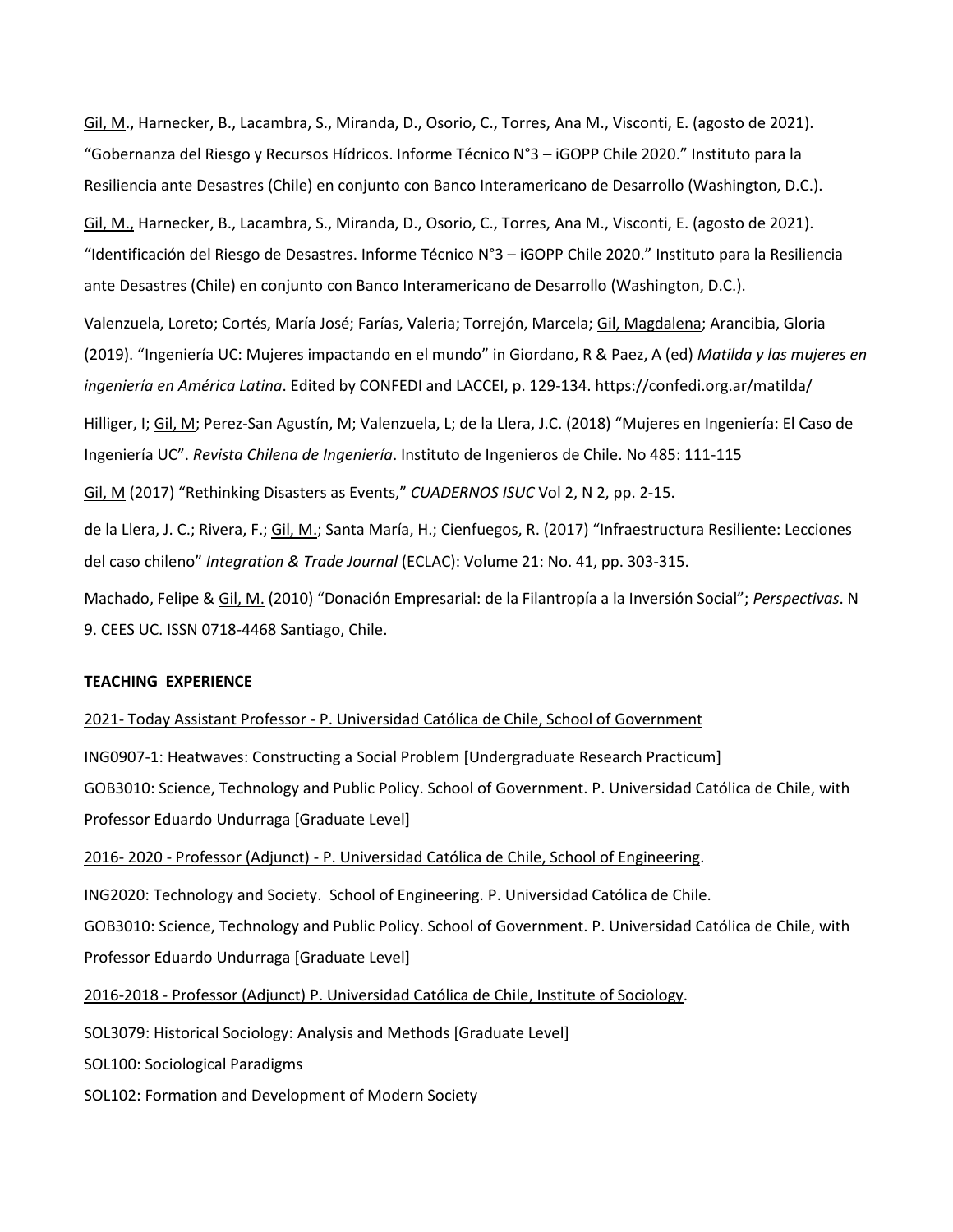SOL130: The Sociology of Rationalization

SOL 200-204: Thesis Seminar I & II

2011-2014 PhD Student. Columbia University, Sociology Department, GSAS

SOCIW 3000: Social Theory (Teacher Assistant)

W3995-3996: Research Seminar (Teacher Assistant)

GR5066: Thesis Seminar (Teacher Assistant)

2008-2009. Instructor (Adjunct), P. Universidad Católica de Chile, Institute of Sociology.

SOL176. Organizational Development and Corporate Social Responsibility [with Felipe Machado].

## **CONFERENCES, SEMINARS AND WORKSHOPS**

Gil, M (2021) "Living the Modern Dream? – Covid Quantification in Action," article presented at the IV ISA Forum of Sociology. Feb 23-28, 2021 (virtual). Paper presented with E.U. Undurraga.

Gil M (2019) "La Construcción social del riesgo de desastres. Lecciones de la historia sísmica chilena". Paper presented at the Annual Meeting of the Latin American Sociological Association (ALAS). Lima, Perú, 1-7 December 2019.

Gil M (2019) "Decolonizing Natural Hazards and Disaster Risk Research". Paper presented at the Annual Meeting of the Society for Social Studies of Science (4S), New Orleans, September 4-7, 2019.

Gil, M (2018) "Constructing Risk and Responsibility: Lessons from Chile´s seismic history". Paper presented at the ISA World Congress of Sociology. July, 14-21, 2018. Toronto, Canada.

Gil, M (2018) "Fiscal Patriotism: Taxes and Catastrophe in Chilean History." Paper presented at the Eastern Sociological Association Annual Meeting, February, 22 - 25, 2018. Baltimore, U.S.A.

de la Llera JC, Rivera F, Gil M, Schwarzhaupt U (2018) "Mitigating risk through R&D+Innovation: Chile's national strategy for disaster resilience". Proceedings of the 16th European Conference on Earthquake Engineering 16ECEE, Paper 11586. Thessaloniki, Greece, June 18-21 2018

Gil, M (2013) "Catastrophe and Social Change: Lessons from Chile's seismic history." Paper presented at the annual meeting of the American Sociological Association (ASA), August 10-13, 2013, New York.

Gil, M (2012) "That which does not kill you makes you stronger? Earthquakes and State building in Chile." Paper presented at the Society for Social Studies of Science (4S) and the European Association for the Study of Science and Technology (EASST), October 17-20th 2012, Copenhagen Business School, Denmark.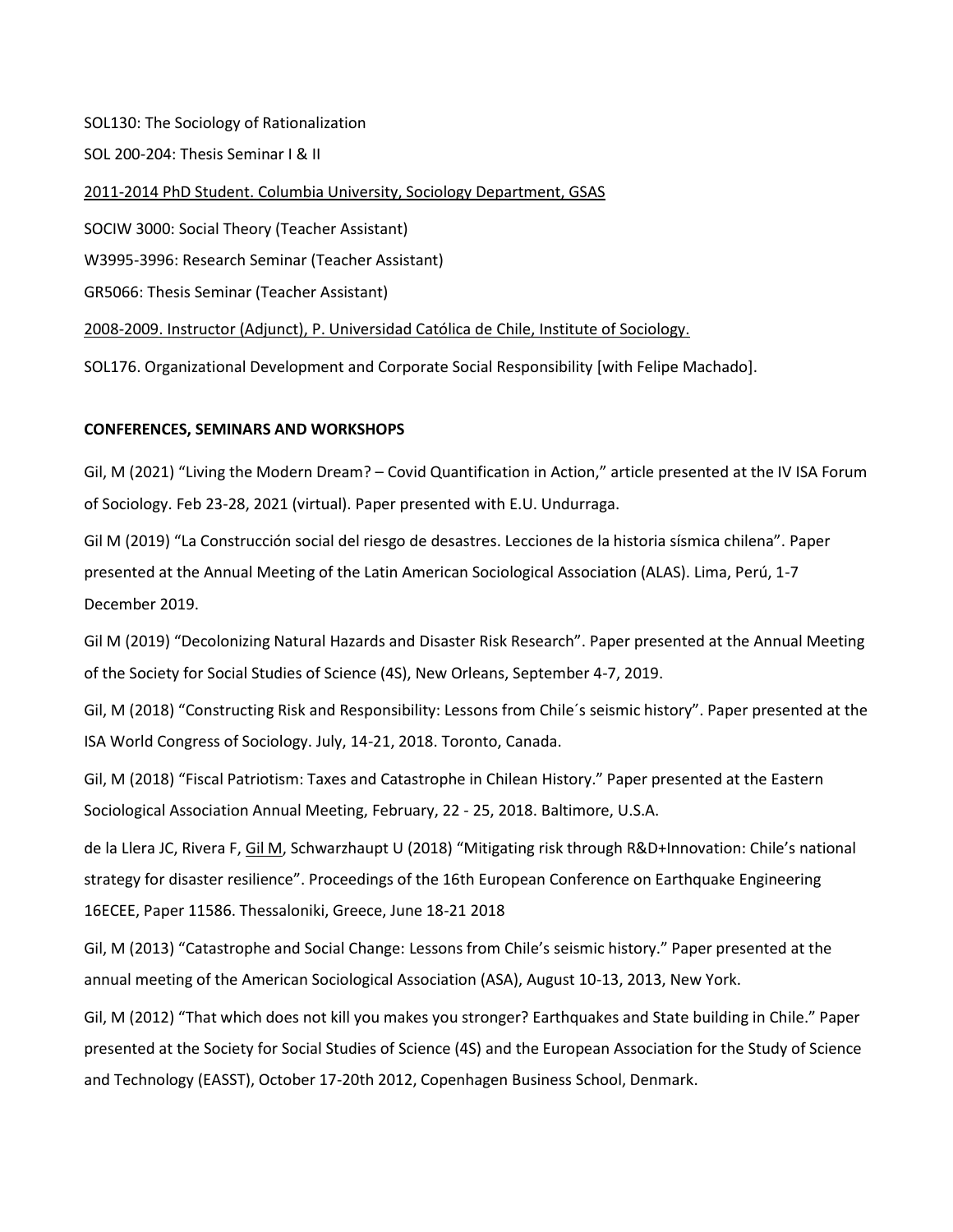"Después del Incendio: Reconstrucción y Recuperación en Santa Olga". Presentation at the Seminar: *Incendios Forestales: Efectos Ecológicos, interfaz urbano-forestal y gestión territorial*. School of Arquitecture and Urbanism, Universidad de Chile. January 27th, 2020.

"Catástrofes y Estado: Lecciones de la historia sísmica chilena". Presentation at the *International Transformations Conference*, Santiago, Chile. 15-18 October, 2019.

"Después del Incendio: Reconstrucción y Recuperación en Santa Olga". Presentation at the Workshop: *Incendios Forestales Y Nuevo Régimen Climático: Interrogando Agendas De Investigación.* School of Social Sciences, Universidad Alberto Hurtado (UAH). November 29, 2019.

"Reconstrucción y Valor Urbano: Casos de la Historia Chilena". Presentation at the seminar: *Manejo de Desastres y Recuperación Post-desastres: Lecciones y Desafíos para un Chile Resiliente* organized by the Architecture School at Universidad Mayor, Santiago de Chile, Nov 22th, 2018.

"El Rol de la I+D+i en la Gestión de Riesgo de Desastre en Chile". Presentation at seminar: *Emergency, Reconstruction and Resilience* organized by the Urban Community and Health Equity Lab of Columbia University. Santiago de Chile, Nov 16th, 2018.

"Crime or Punishment? Catastrophes and Modernity from Lisbon to Valparaiso." Presentation at the conference: *Moments of rupture: Event and negativity in modern thought*. October 29-30, 2014, Universidad Diego Portales, Santiago de Chile.

"Catastrophes and the State. Lessons from Chile's Seismic History." Presentation at the conference: *Learning from 27F* organized by Colegio de Arquitectos de Chile.

"Catastrophe and Social Change: Lessons from Chile's seismic history." Presentation at the Summer Workshop on Economy and Society at the European University Institute, Florence, Italy. June 30th – July 3th, 2013.

"Why does the earth shakes? A Cultural history of seismology in Chile" Presentation at the seminar: *Desastres, debacles y calamidades: controversias radicales y política democrática*, Nov 28th 2012, Institute of Sociology, P. Universidad Católica de Chile.

#### **RESEARCH GRANTS AND PROJECTS**

2022-2024. Principal Researcher – Fondeyct INICIACION "Recovery and Reconstruction After Socionatural Disasters: A Model for Interdisciplinary Analysis and Public Policy Intervention" (awarded in 2022).

2019-(2022). Co-Researcher Fondecyt REGULAR #119152 "Moral Economy of Disasters and the State". Principal Researcher: Luis Maldonado [P. Univesidad Católica de Chile, Institute of Sociology]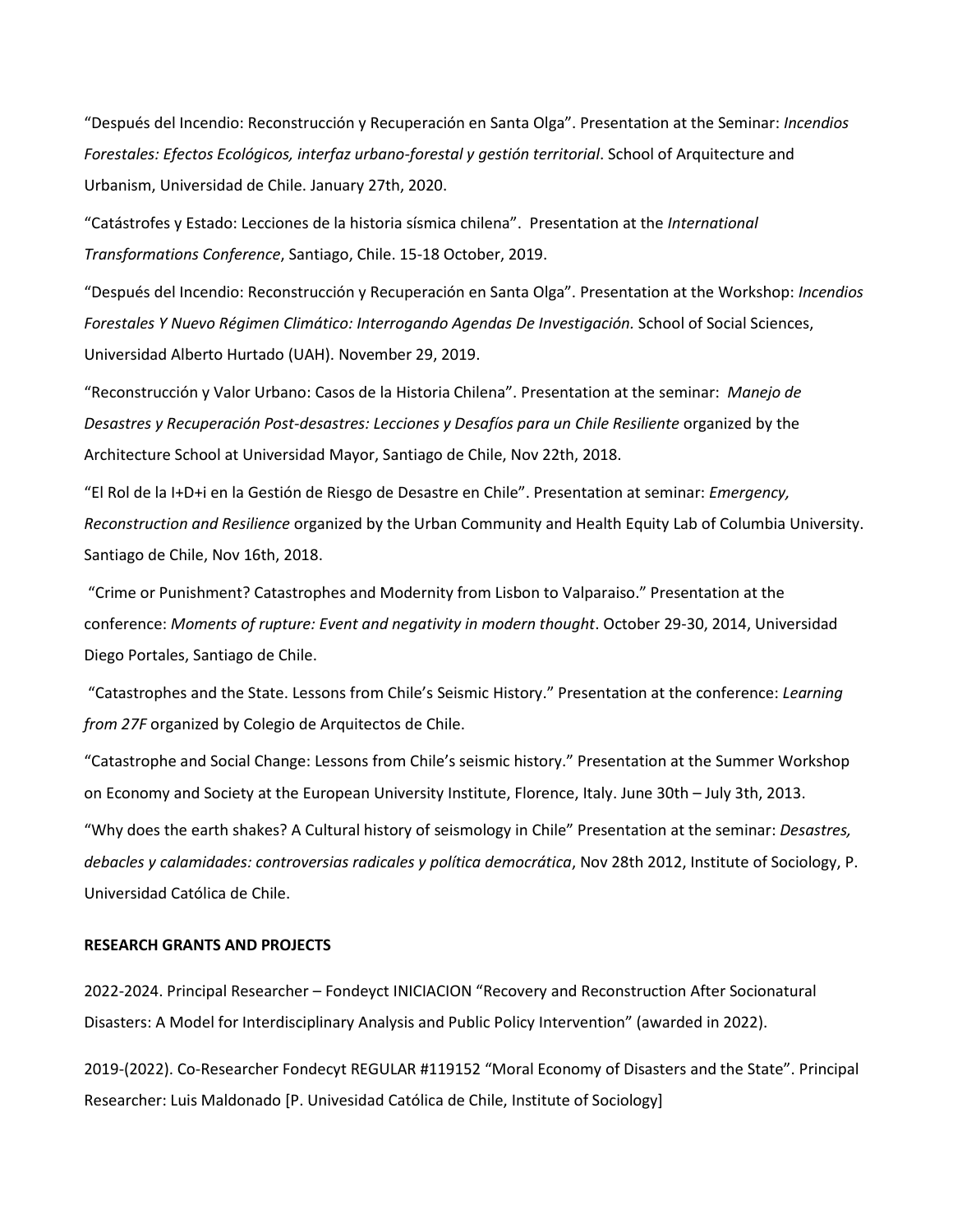2020- Today Associated Researcher. Socioeconomic Transformations Lab of the Max Planck Institute in Chile. ANID/PCI/MAX PLANCK/MPG190012. Principal Researcher: Aldo Madariaga [Facultad de Ciencias Sociales, Universidad Diego Portales]

2019- Today. Associated Expert. Chilean Institute for Disaster Resilience (Itrend). CORFO Project 18FITP-98605 [\(www.itrend.cl\)](http://www.itrend.cl/). Advisor for Aprende Resiliencia [\(www.aprenderesiliencia.cl\)](http://www.aprenderesiliencia.cl/) and IGOPP 2020 (Index of Governance and Public Policy in Disaster Risk Management), in alliance with the International Development Bank (IDB)

2019-2021 (finished). Associated Researcher. Project "An Examination of Disaster Management and Recovery in Post-Disaster Chile". Columbia University President's Global Innovation Fund. Principal Researcher: Malo A. Hutson. [Columbia University, GSAPP & Earth Institute]

### **SCHOLARSHIPS AND AWARDS**

2014 Alex Inkeles Award for Outstanding Graduate Student. Columbia University.

2011, 2012 and 2013 Summer Research Grant, Columbia University, Institute of Latin American Studies (ILAS).

2012 Stanley Spivack Memorial Fund Award, Columbia University.

2009-2015 Paul F. Lazarsfeld Fellowship, Columbia University, Graduate School of Arts and Sciences.

2009 World Fellowship for Women in Education, DKG Society.

2009-2013 Fulbright Scholar, U.S. Department of State.

#### **OUTREACH AND PUBLIC POLICY ENGAGEMENTS**

2020- Today. Member of the Working Table on Sustainable Reconstruction and Recovery of the National Platform of Disaster Risk Reduction (PNRRD), led by the National Office of Emergencies (ONEMI).

2019- Today. Editorial Board of "Café del Futuro", organized by the NGO "Encuentros del Futuro" and the Commission of Science, Technology and Innovation for the Future of the Chilean Senate.

2019. Inter- disciplinary advisory panel on governing the risk of fire, organized by Itrend, the National Office of Emergencies (ONEMI) and the Ministry of the Interior.

2017-2018. Executive Office for the Project "Design of a Technological Institute for Natural Disaster Resilience". CORFO 16ITPS-67551 [P. Universidad Católica de Chile, School of Engineering]